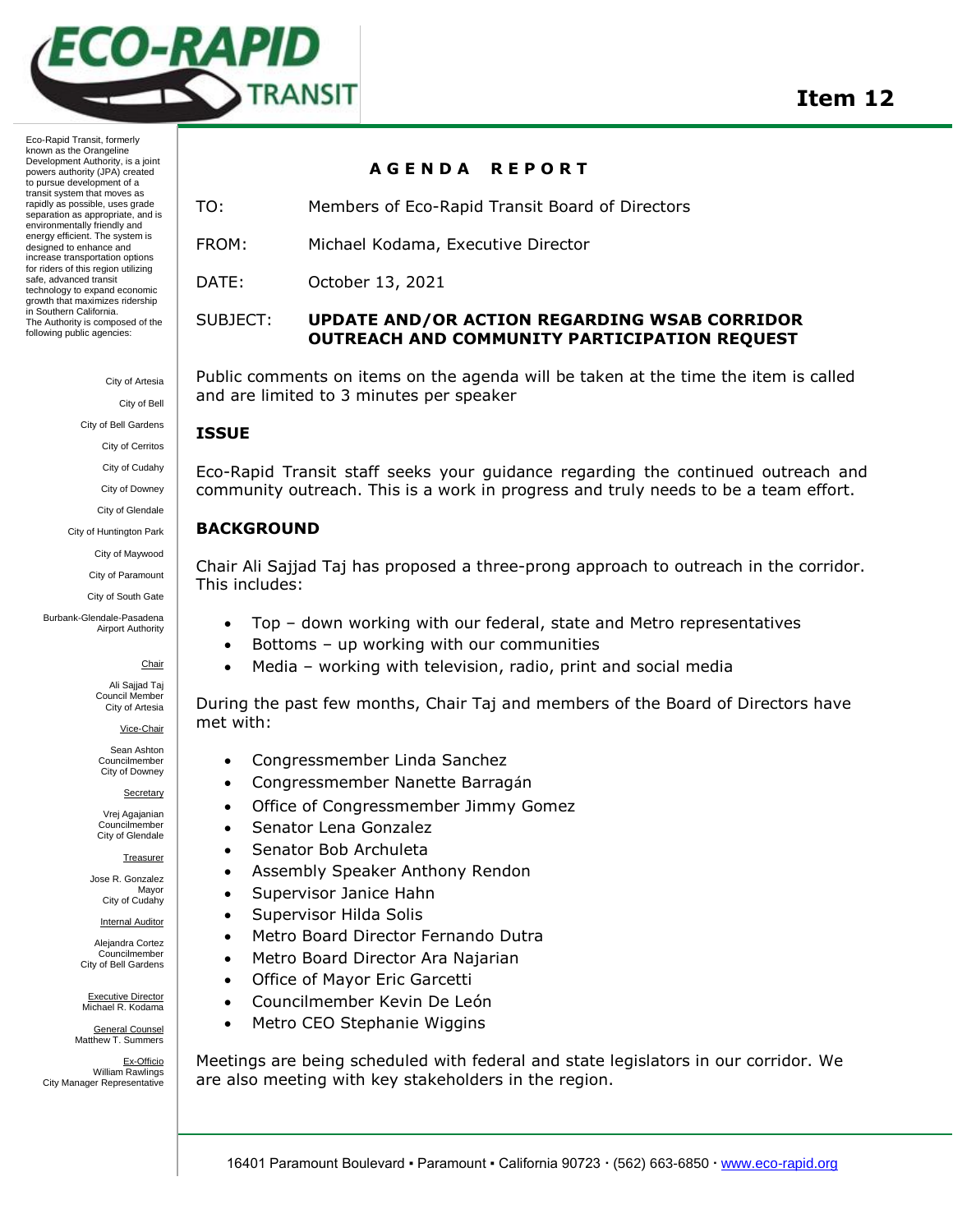

Eco-Rapid Transit, formerly known as the Orangeline Development Authority, is a joint powers authority (JPA) created to pursue development of a transit system that moves as rapidly as possible, uses grade separation as appropriate, and is environmentally friendly and energy efficient. The system is designed to enhance and increase transportation options for riders of this region utilizing safe, advanced transit technology to expand economic growth that maximizes ridership in Southern California. The Authority is composed of the following public agencies:

> City of Artesia City of Bell City of Bell Gardens City of Cerritos City of Cudahy City of Downey City of Glendale City of Huntington Park City of Maywood City of Paramount City of South Gate

Burbank-Glendale-Pasadena Airport Authority



Ali Sajjad Taj Council Member City of Artesia

Vice-Chair

Sean Ashton Councilmember City of Downey

**Secretary** 

Vrej Agajanian Councilmember City of Glendale

**Treasurer** 

Jose R. Gonzalez Mayor City of Cudahy

**Internal Auditor** 

Alejandra Cortez Councilmember City of Bell Gardens

Executive Director Michael R. Kodama

General Counsel Matthew T. Summers

Ex-Officio William Rawlings City Manager Representative

Staff has reached out to media outlets in the region and can use your help. Recent articles have been in the Los Cerritos News and Rafu Shimpo (see attached). We are in discussion with potential television coverage. Metro has conducted interviews in our corridor that can be helpful (testimonials). This is an on-going effort.

Staff is seeking ways to increase community participation. We know that there are some big dates in front of us such as the Metro Board's selection of the Locally Preferred Alternative (LPA) in January and the need to work with everyone to secure federal and state funding for the project. There is an opportunity to be better – how do we become the best line in the Metro system and provide outstanding service in our communities?

While we appreciate Metro's effort to outreach in the communities, we also believe that you know your communities better than anyone and must be an active partner to not only conduct outreach, but also empower your communities. This project is for the next generation – they will be the riders. Perhaps we can activate the younger generation/community. The question is – how do we reach the future users of the WSAB line?

Taking a look at the entire line, perhaps we can start with our cities, city managers and their park and recreation department. It is clear that this is an important user group that can be a great asset and be involved in helping to plan the line. Think of the younger generation and the message needed to reach them and how they can become important partners to help develop the line.

The WSAB line opens up so many possibilities for the younger generation to experience Los Angeles and destinations in the corridor. Disney Hall, LA River and many other destinations become accessible. We need to think how the message is delivered to this audience. Current students will be riding this line as adults. The communication tools and messaging are very different with a much shorter attention span. Yet – how do we access this group? It could make us special.

We suggest that this is a joint effort with our members and with Metro. This is an opportunity to empower our communities and involve them in the decision-making process.

## **RECOMMENDATION**

It is recommended that the Board:

- 1. Direct staff to contact our city managers and request assistance from Parks and Recreation to develop a plan and action items for including the youth in planning and developing the transit corridor;
- 2. Discuss information presented and offer action on item; and/or
- 3. Receive and file the item.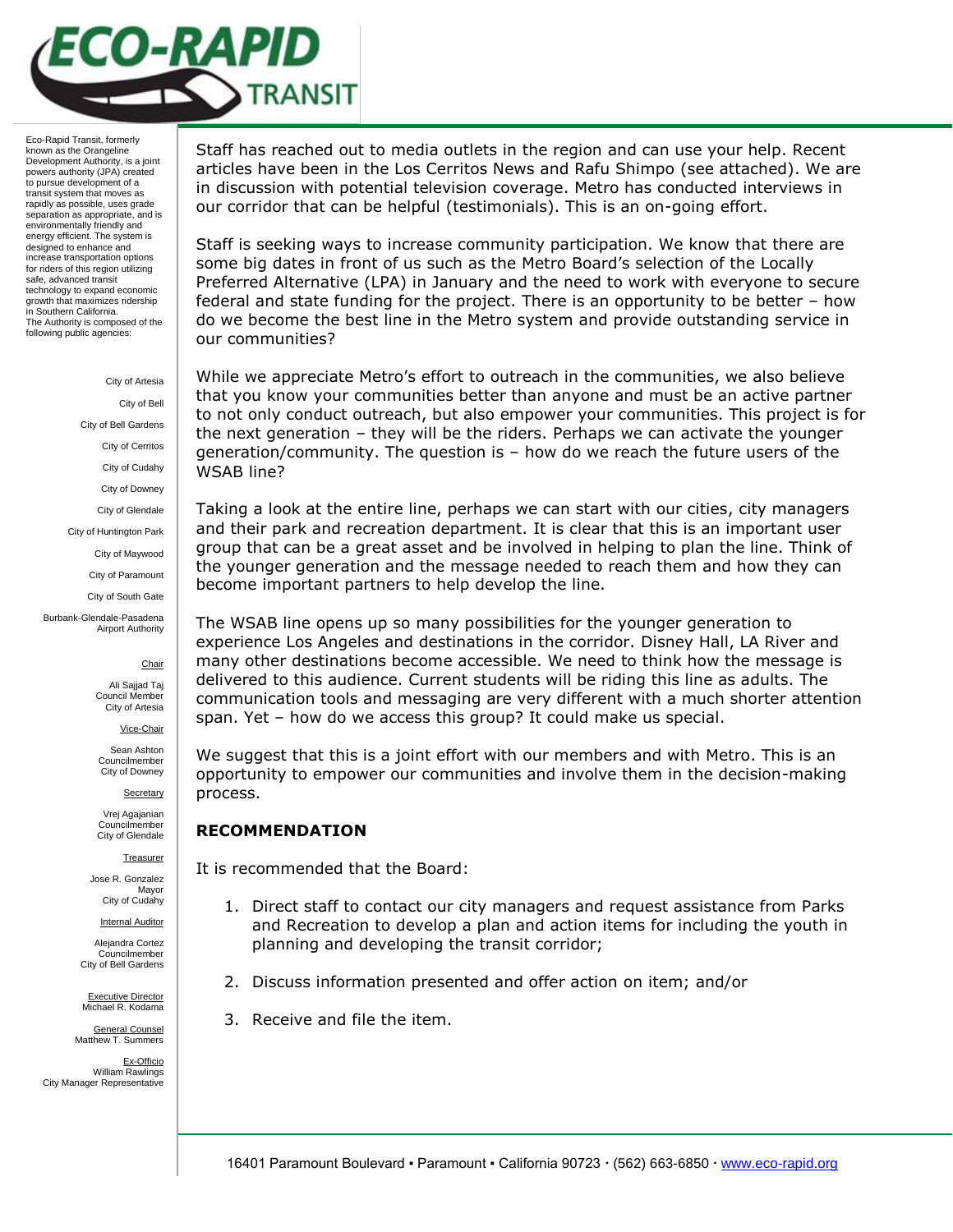

# **Eco-Rapid Lite Rail Board Votes for Artesia to Paramount Line**



**BY BRIAN HEWS**

(September 23. 2021) ~The Eco-Rapid Transit Board of Directors completed its review of the Metro Draft West Santa Ana Branch Environmental Impact Statement and unanimously voted to support "Alternative 1," the one-seat ride to Union Station.

The Board of Directors also recommended the inclusion of a station in Little Tokyo as this station provides access to Downtown destinations, the Metro Regional Connector and offers the ability to transfer to destinations in East Los Angeles and eventually Whittier.

Board Chair and Artesia City Councilmember Ali Sajjad Taj stated, "This is an important step in the process of bringing this important rail line to our communities."

For 20 years, the Eco-Rapid Transit Joint Powers Authority have been working together to bring rail transit to Southeast Los Angeles. This \$9.8 billion 19.4 mile light rail line would connect communities from Artesia to Downtown Los Angeles.

Now it is becoming closer to reality with the Metro Board of Directors scheduled to select a locally preferred alternative in December or January.

Eco-Rapid Transit consists of 12 members including Artesia, Bell, Bell Gardens, Cerritos, Cudahy, Downey, Glendale, Huntington Park, Maywood, Paramount, South Gate and the Burbank Glendale Pasadena Airport Authority.

This line will serve a population of 1.4 million people through some of the densest parts of Los Angeles County.

Communities such as Maywood, Cudahy, and Huntington Park have densities that rival Manhattan. Much of the area consists of minority, low-income populations.

83.1% of the population are minorities, including over 90% being Hispanic, with about 76% of the residents speaking Spanish. Over 40 languages are spoken in the corridor.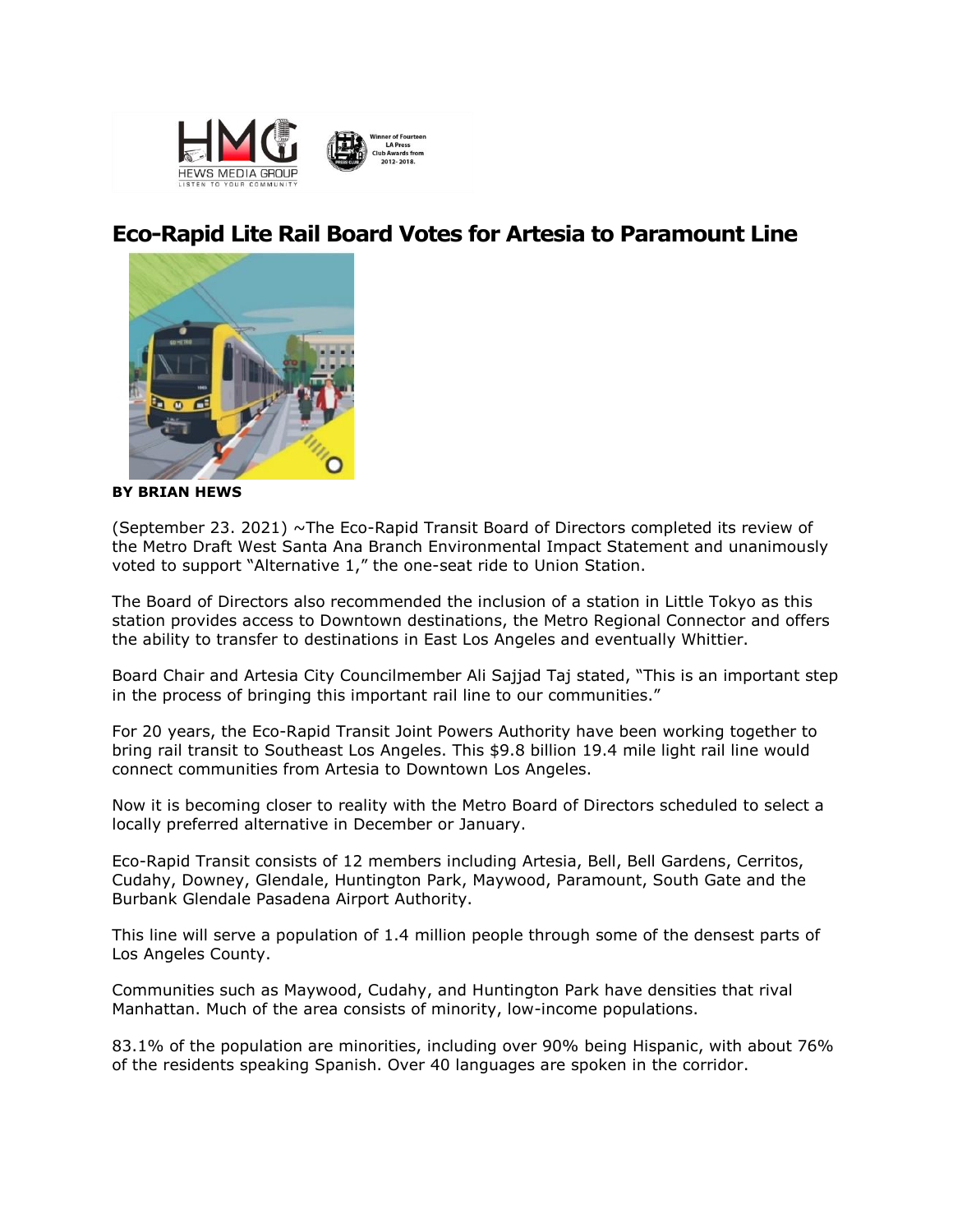The board members are local elected officials who care about their communities and recognize the importance of bringing this important rail transit line that can provide 100 years of service.

Board Director and South Gate Councilmember Maria Davila said, "We have been working on this for a long time. We are stronger all working together in support of this project. We recognized the challenges of obtaining funding to build this project. For our communities, this is also a question of fairness and equity."

You can still provide your own comments. Metro is accepting comments on the Draft West Santa Ana Branch light rail project Environmental Impact Report/Environmental Impact Statement until September 28th.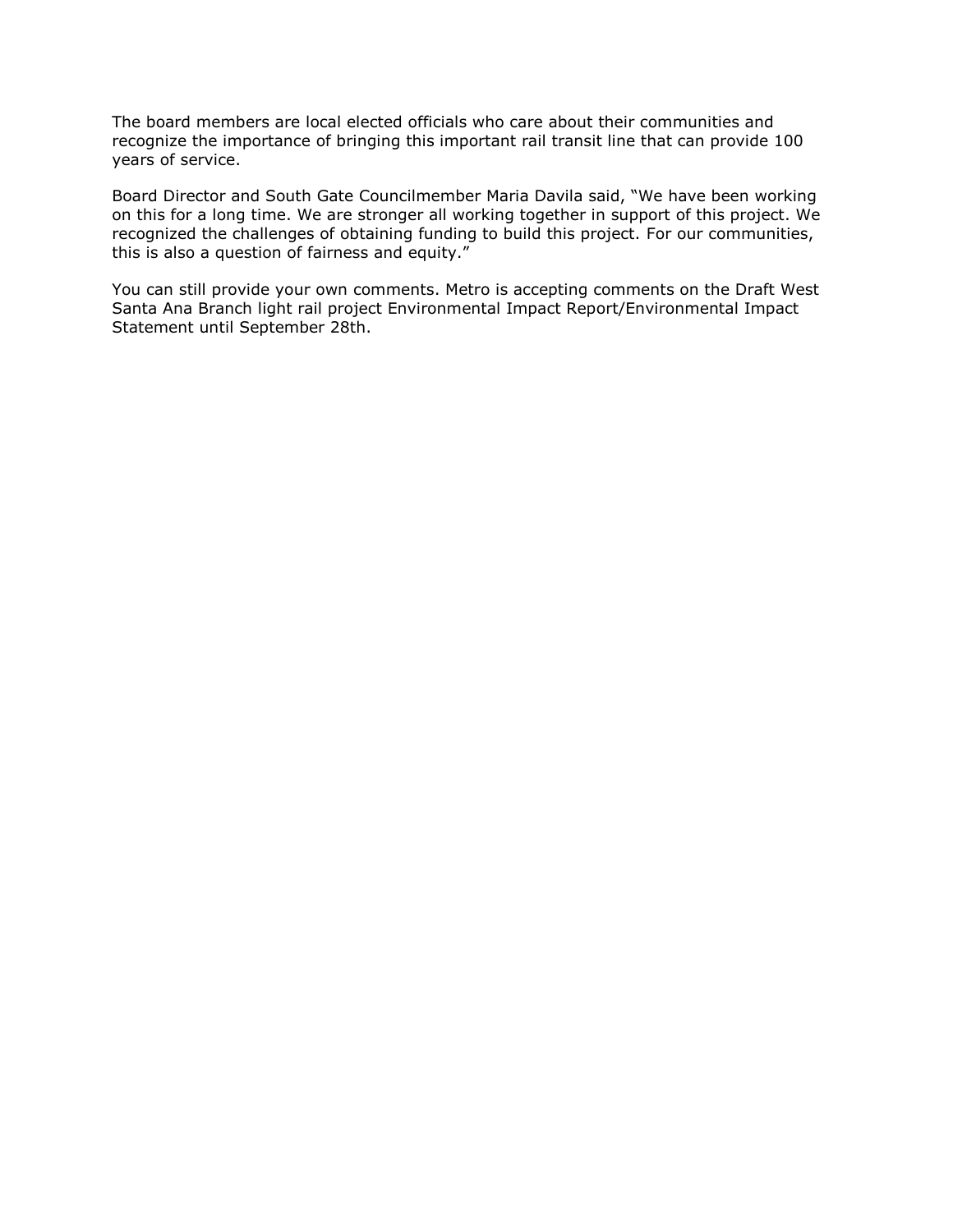# *N* RAFU SHIMPO **[Rafu Shimpo](https://rafu.com/)**

*Los Angeles Japanese Daily News*

**POSTED I[NCOMMUNITY](https://rafu.com/category/community/) - Southeast Cities Back WSAB Little Tokyo Station** by **[JK Yamamoto](https://rafu.com/author/yamamotojk/)**September 28, 2021

# **Project Alternatives Overview PAS** N Existin 00000 Northern endpoint for Alternative 1 would be located at the LA Union Station Forecourt or behind the Metropolitan<br>Water District Building on the east side of LA Union Station. M Metro

West Santa Ana Branch Transit Corridor

The West Santa Ana Branch Transit Corridor project would connect Downtown Los Angeles, Huntington Park, Bell, Cudahy, South Gate, Downey, Bellflower and Artesia. Elected officials representing cities on the southeast end of Los Angeles County voted unanimously Sept. 21 to support the addition of a new Little Tokyo station on a proposed light rail alignment from the city of Artesia to Union Station.

The action follows a review of Metro's Draft Environmental Impact Report/Environmental Impact Statement (DEIR/EIS) for the proposed \$9.8 billion, 19.3-mile alignment, known as